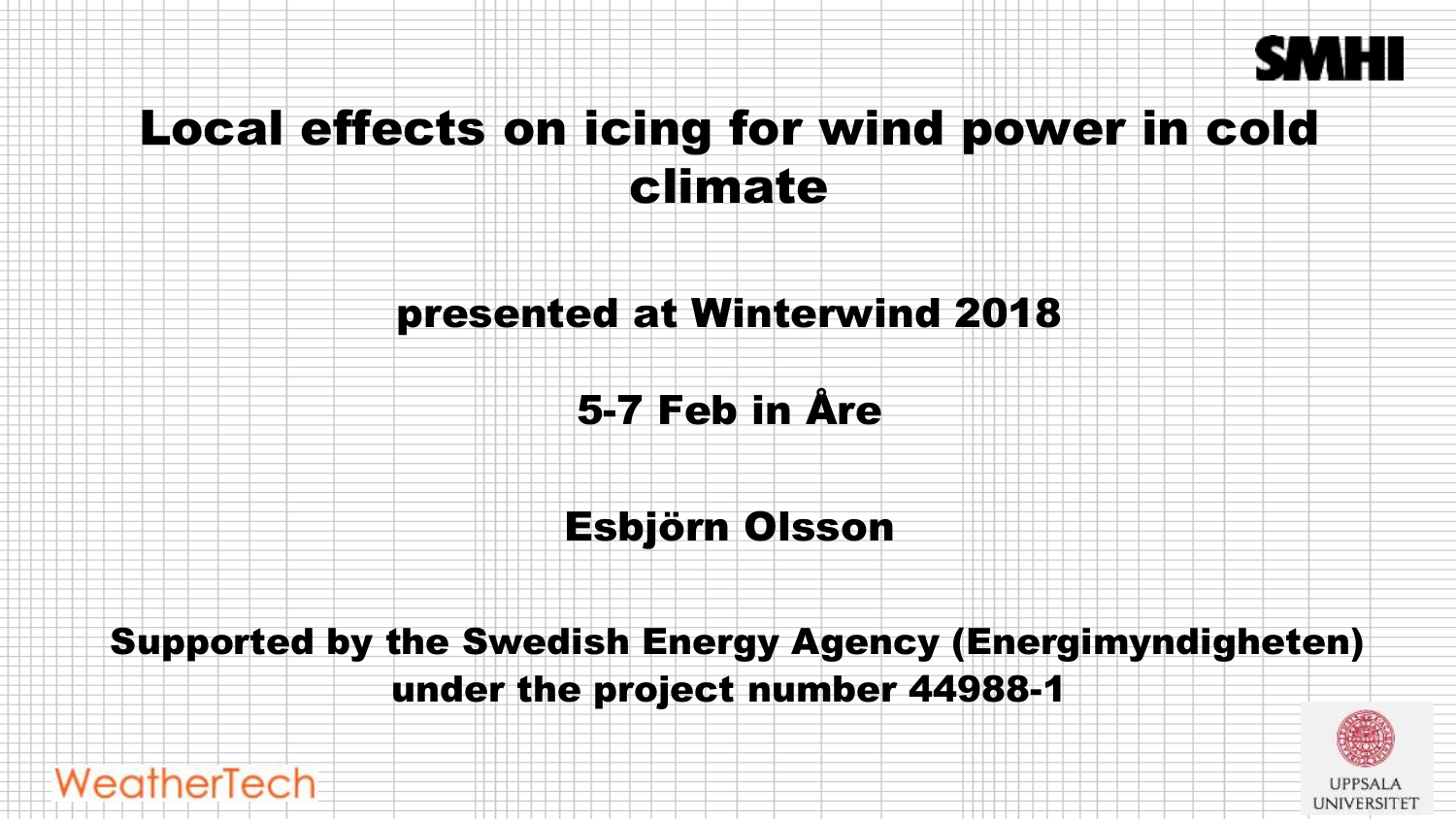### Introduction

- This project focus on how local surface details affect icing on wind turbines. Project start 1 jan 2018, ends 31 jan 2020.
- Distribution of land use, forest characteristics and snow cover influence vertical transport of heat and moisture, thus effecting the possibility and height distribution of icing.
- These effects will be studied using a state-of-the-art modelling chain; numerical weather prediction model – icing model – production loss model.
- The local effects will be implemented into a probabilistic forecasting system allowing for operational assessments of icing risks.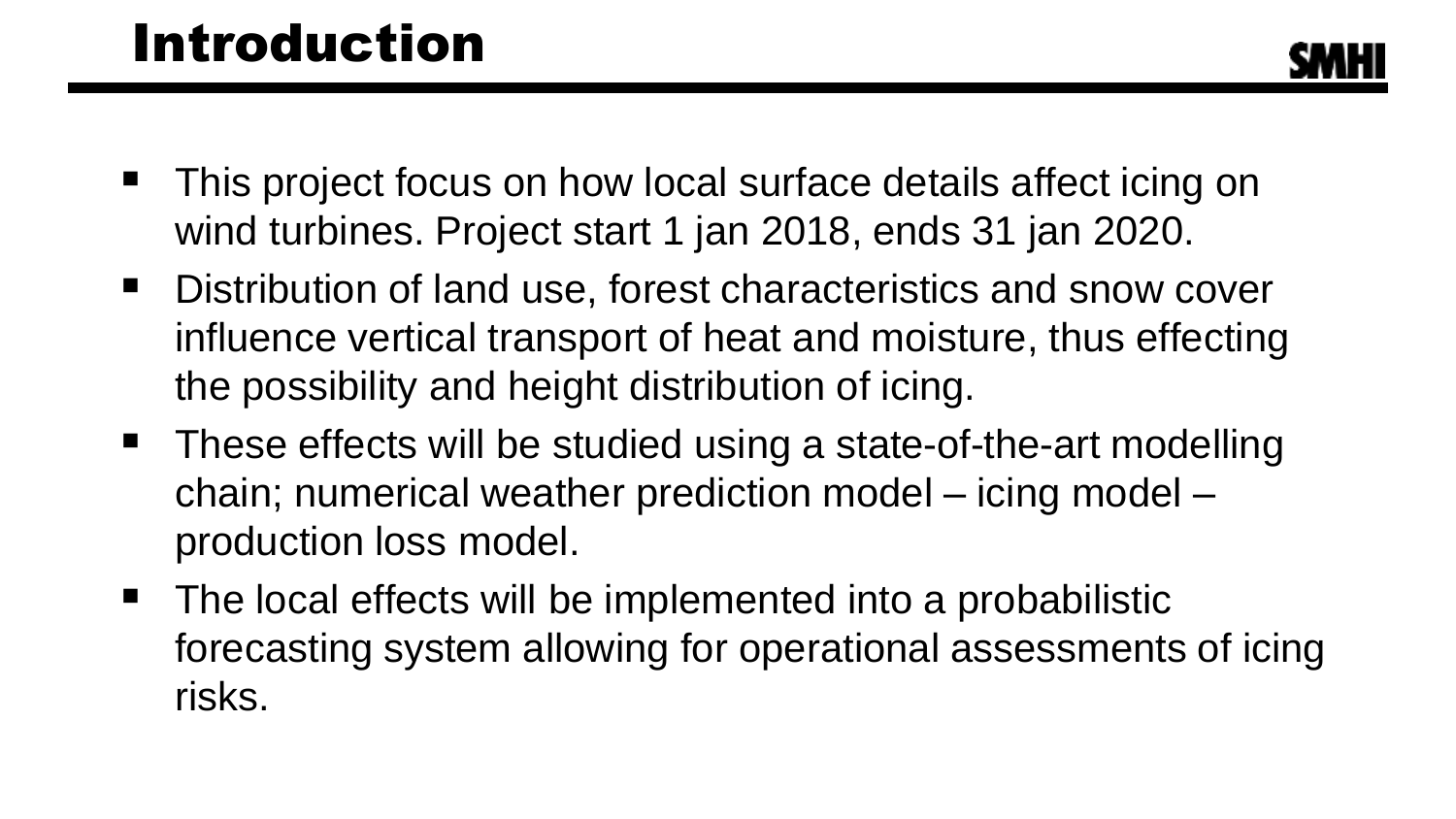- WP1: Local effects of surface characteristics on wind power.
	- o Detailed studies of how different surface parameters affect boundary layer processes; heterogeneous land use, snow characteristics and tree heights.
	- o Sensitivity experiments with HARMONIE-AROME in order to analyze the impact of the surface parameters on atmospheric icing.
	- o Experiments with very high horizontal resolution (500m) to resolve heterogeneous surfaces as detailed as possible.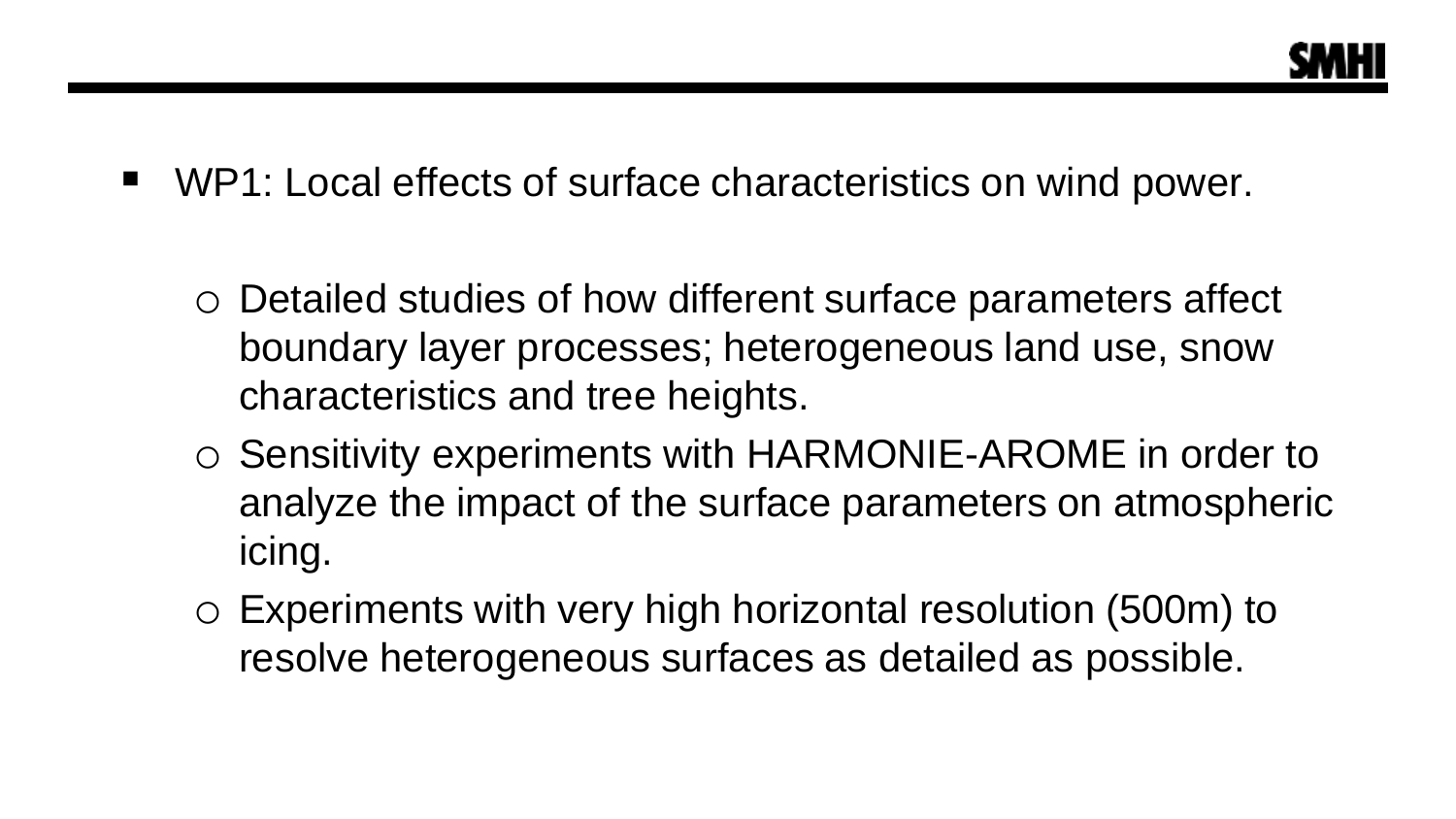

- WP2: Probabilistic icing and wind power forecast.
	- o Development of SMHI MEPS (MetCoOp Ensemble Prediction System) for wind power in cold climate.
	- o SMHI publishes its data openly according to INSPIRE directive.
	- o WeatherTech will test the benefit of the probabilistic system for commercial applications.
	- o Deficiencies in the ensemble system will be addressed by developing perturbations for the surface parameters that were examined in WP1.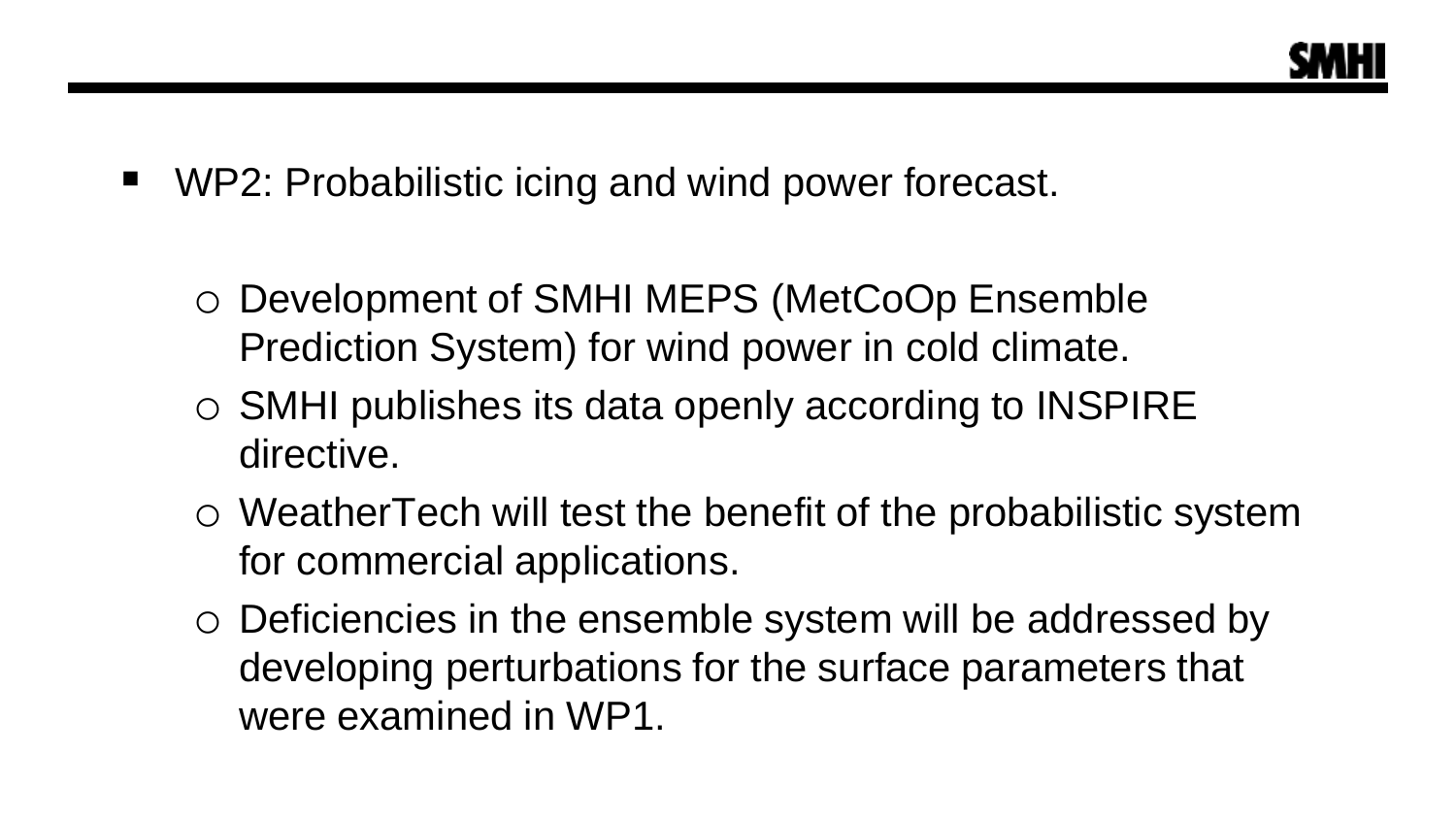

- **MEPS (MetCoOp Ensemble Prediction** System)
	- $\circ$  Joint SWE NOR FIN operational production of ensemble forecasts
	- o HARMONIE-AROME version 40h1.1
	- o 2.5 km horizontal resolution
	- o 10 members

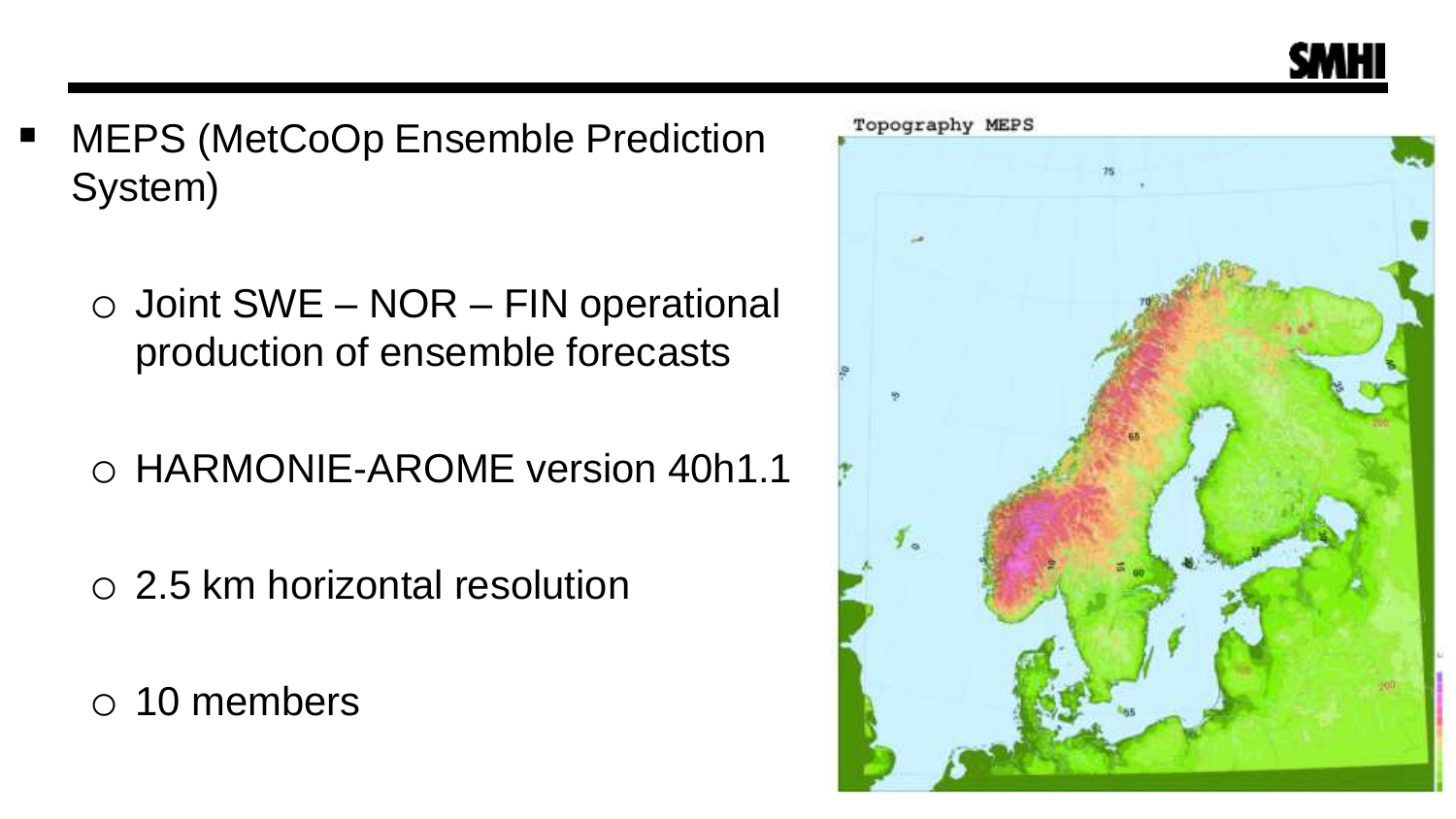## Tree heights



- New highly detailed database for tree height. (10m horizontal resolution).
- Better estimation of surface roughness, z0.
- Improved description of surface fluxes of heat and moisture.
- Improved forecasts of wind speed at the lower altitudes.



Difference in roughness